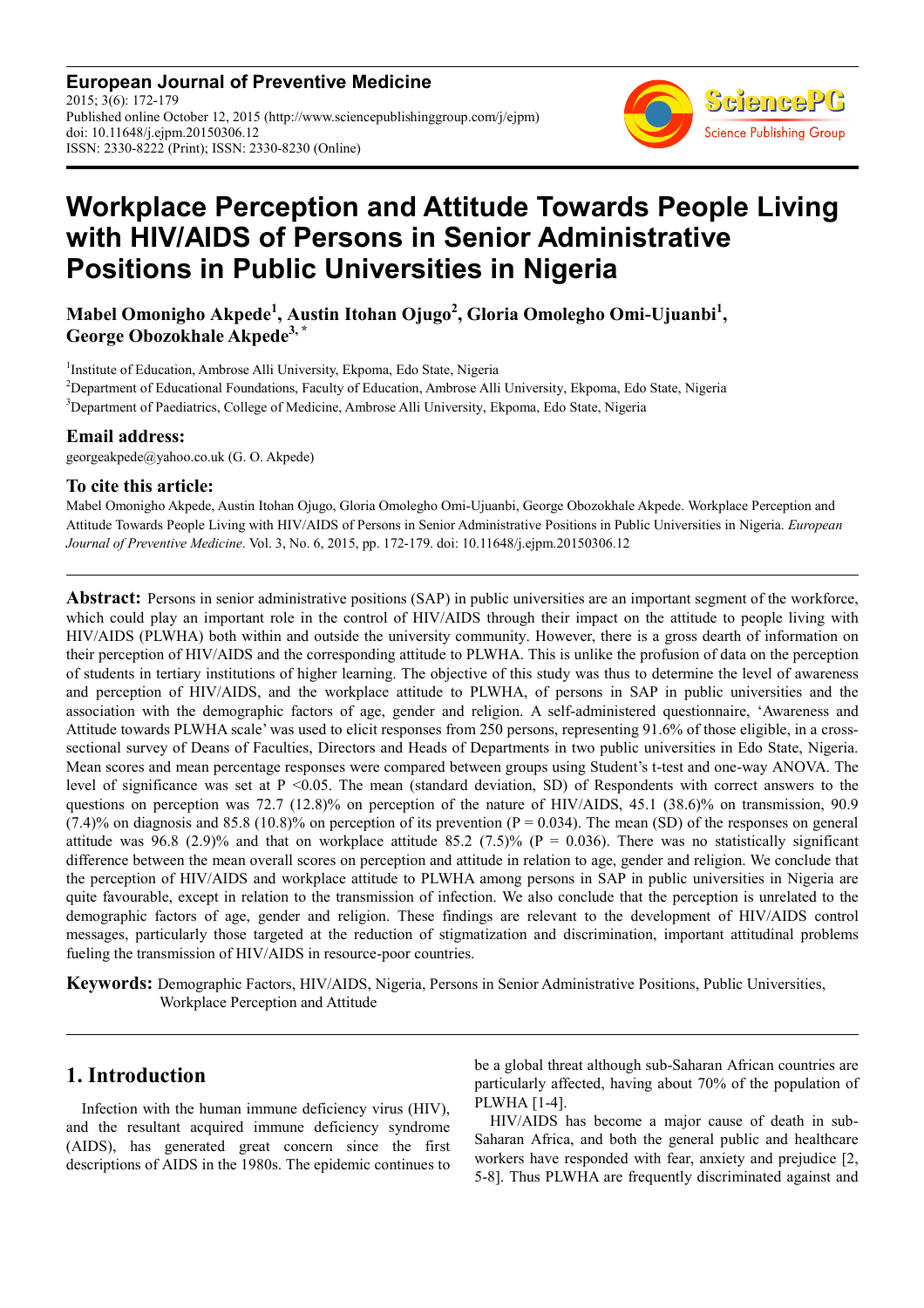rejected [2, 9] and HIV/AIDS has even been considered by some to be a well-deserved punishment for immoral behaviour [1, 2, 10-13].

Therefore, PLWHA often suffer from depression and anxiety and other psychiatric problems [14]. Some suffer from social isolation and could loose their jobs and housing, and both PLWHA and the caregivers are susceptible to workplace stress [14-18]. PLWHA may also avoid disclosing their status or seeking medical attention in order to avoid stigmatization and discrimination [19]. The university as a workplace may not be free from these issues [19]. In response, PLWHA often tend to avoid seeking medicated attention, choosing to remain silent about their sero-status and thereby avoid the risk of being recognized and stigmatized by co-workers.

The attitude and behavior towards PLWHA are oftentimes related to the level of awareness and knowledge of HIV/AIDS in the society and reducing stigma could increase the acceptance of PLWHA [9]. The level of knowledge is also of importance in the individual's attitude to the prevention of HIV/AIDS [20 - 25].

The lack of appropriate knowledge and information on the nature, transmission, diagnosis and prevention, and effects of HIV/AIDS is associated with risky behavior [26]. In this regard, although there have been significant research efforts on HIV/AIDS in Nigeria aimed at giving a clearer understanding of the issues, the efforts have been almost exclusively expended on studies of students and youths [4], as it is in much of sub-Saharan Africa [27-29]. Much is thus unknown in Nigeria regarding the knowledge level and perception and attitude of older adults including university workers. To our knowledge, this is particularly true of the perception of persons in SAP, whereas such persons could be critical as educators and are influential community members and leaders, who can reinforce attitudes and normative behavior [3]. They may also be active participants in intergenerational sexual relationship, which is one of the drivers of the HIV/AIDS epidemic in sub-Saharan Africa [3].

Therefore, the question of the level of awareness and perception and attitude of persons in SAP in the universities on HIV/AIDS is an issue. The purpose of the study was thus to determine the level and nature of HIV/AIDS awareness and perception and attitudes of persons in SAP in public universities in Nigeria and relate it to the demographic factors of age, gender and religion. These objectives were in relation to the research questions of what is the level of awareness of persons in SAP in public universities regarding HIV/AIDS, what is the perception or nature of the awareness, what is the workplace attitude towards PLWHA, and what is the variation in the level of awareness and attitude with the demographic factors of age, gender and religion? The information obtained could facilitate HIV/AIDS awareness campaigns towards the reduction of transmission of infection and reduction of stigmatization and discrimination against PLWHA. This could ultimately reduce the burden of HIV/AIDS in the society, bring the crisis under control and reduce the impact on the supply of and demand for

education, an issue of great importance in sub-Saharan Africa [30-32].

# **2. Methods**

The study was carried out in the two public universities in Edo State, Ambrose Alli University, Ekpoma, which belongs to Edo State Government and University of Benin, Benin City, which belongs to the Federal Government of Nigeria. Edo State is one of the six States in the South-South Geopolitical Zone of Nigeria. Nigeria has six geopolitical zones, with three in the southern part and three in the northern part of the country. The study was descriptive and cross-sectional, and involved senior academic and nonacademic staff with responsibility for supervision of the recruitment, training, promotion and discipline of staff. These included Deans of Faculties, Directors of Institutes and Centres, and Heads of Academic and Non-Academic Departments.

The study population comprised a total of 273 persons in SAP as described above, including 106 recruited from Ambrose Alli University, Ekpoma and 167 recruited from the University of Benin, Benin City. These data were obtained from the Personnel Division of the respective universities. Due to the relatively small size of the population  $(n = 273)$ , systematic sampling was not undertaken. Rather all the members were administered the questionnaire, and 250 (91.6%) of the 273 questionnaires administered were successfully retrieved for analysis. The study instrument was self-administered by the Respondents.

The study instrument was a structured questionnaire, the 'Awareness and Attitude towards people living with HIV/AIDS (PLWHA) scale', designed to elicit information on HIV/AIDS awareness and attitude. The instrument was in two sections, awareness and attitude. The section on awareness contained 15 questions designed to elicit information on HIV/AIDS perception while that on attitude contained 10 questions. The instrument was pretested and validated before use. The content validity of the questionnaire was by experts in sociology and educational test and measurement at Ambrose Alli University, Ekpoma, Edo State, Nigeria. The reliability was evaluated using the test-retest method at a two weeks interval and involved persons in SAP of the Federal Polytechnic, Auchi, Edo State, Nigeria. The reliability index was 0.78.

Perception was assessed in four areas, the nature of HIV/AIDS, its transmission, and its diagnosis and prevention. All the items in the questionnaire were positively framed and rated on a four (4) point Likert type scale of strongly agree (4 points), agree (3 points), disagree (2 points) and strongly disagree (1 point). For ease of analysis of the level and nature of HIV/AIDS awareness, the four response categories were collapsed into two: strongly agree and agree were taken to indicate agreement and strongly disagree and disagree taken to indicate disagreement. However, the raw scores were used in determining the variation of levels of awareness and attitude with demographic factors. For this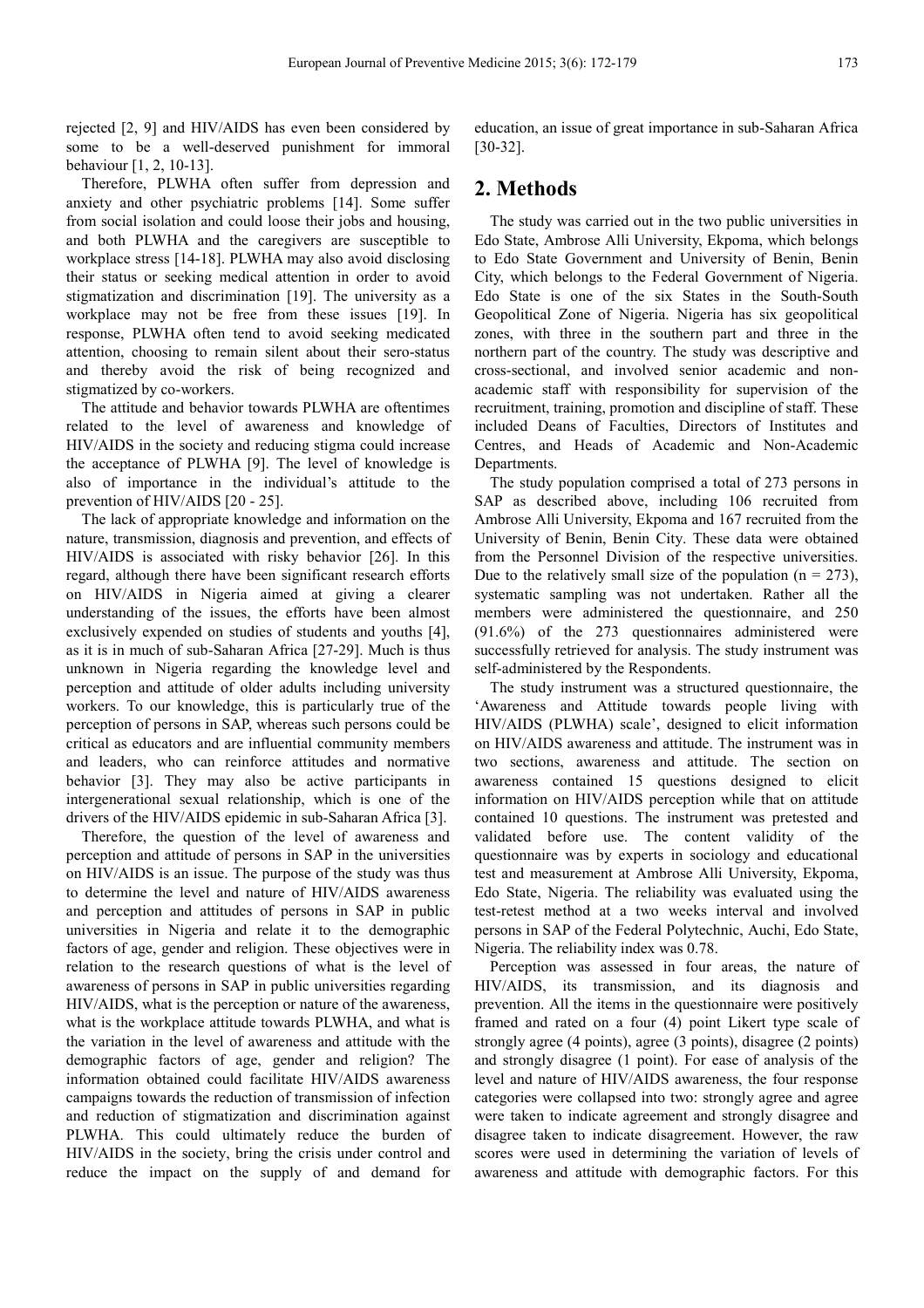174 Mabel Omonigho Akpede *et al.*: Workplace Perception and Attitude Towards People Living with HIV/AIDS of Persons in Senior Administrative Positions in Public Universities in Nigeria

purpose, the mean overall scores were compared between dichotomous demographic groups using Student's t-test. The significance of the difference between the means of the proportions of Respondents with correct answers in the different sections of awareness was determined using oneway ANOVA. The difference between the means of the proportion of Respondents with correct answers on general versus workplace attitude was determined using Student's ttest. The level of statistical significance was set at  $P \le 0.05$  in all the comparisons.

# **3. Results**

Two hundred and 73 questionnaires were administered, out of which 250 (91.6%) were successfully retrieved. One hundred and seventy six  $(70.4%)$  Respondents were <40 years of age and 74 (29.6%)  $\geq$ 40 years. One hundred and fifty four (61.6%) respondents were males and 96 (38.4%) females, giving a male: female ration of 1.6:1. Two hundred and twenty two (88.8%) were Christians and 28 (11.2%) Moslems.

The level of awareness of HIV/AIDS in terms of the

perception of its nature, transmission, diagnosis and prevention as determined using the proportion of Respondents who had correct answers, i.e., were in appropriate agreement or disagreement with the various items on HIV/AIDS awareness, is shown in Table 1. The responses of 70 - 98% of the Respondents were in correct agreement with nine items and that of 20.8 - 88.8% in correct disagreement with six items while the agreements and disagreements were incorrect among  $2 - 30\%$  and  $28.4 -$ 79.2%, respectively, of the Respondents. The mean proportion (standard deviation, SD) of Respondents in correct agreement was 90.4 (8.4)% while that of those in correct disagreement was 57.4 (25.9)%. The difference was statistically significant  $(t = 3.61, P = 0.003)$ .

The overall mean proportion (SD) of Respondents with correct answers was 76.9 (24.5)%. The mean proportion (SD) of Respondents with correct answers was 90.9 (7.4)% under awareness of diagnosis, 85.8 (10.8)% under awareness of prevention, 72.7 (12.8)% under awareness of nature of HIV/AIDS, and 45.1 (38.6)% under awareness of transmission (Table 1). The differences were statistically significant ( $F = 4.15$  and  $P = 0.034$  for ANOVA).

*Table 1. Levels of perception of the nature, transmission, diagnosis and prevention of HIV/AIDS.* 

| Aspect of perception and item description                                                  | <b>Correct response</b>  | No. (%) with correct answers |  |
|--------------------------------------------------------------------------------------------|--------------------------|------------------------------|--|
| Nature of HIV/AIDS                                                                         |                          |                              |  |
| HIV/AIDS is a curable disease                                                              | Disagreement             | 179(71.6)                    |  |
| HIV/AIDS is a killer disease                                                               | 215(86.0)<br>Agreement   |                              |  |
| HIV/AIDS is a common disease like malaria                                                  | Disagreement             | 151(60.4)                    |  |
| Transmission of HIV/AIDS                                                                   |                          |                              |  |
| HIV/AIDS is sexually transmitted                                                           | Agreement                | 224(89.6)                    |  |
| HIV/AIDS is transmitted only by girls and young women                                      | 52(20.8)<br>Disagreement |                              |  |
| Sexual intercourse is the quickest means of transmitting HIV/AIDS                          | Disagreement<br>62(24.8) |                              |  |
| Diagnosis of HIV/AIDS                                                                      |                          |                              |  |
| There is usually a long interval between contracting the disease and manifestations of the |                          | 223(89.2)                    |  |
| symptoms                                                                                   | Agreement                |                              |  |
| Some people with HIV infection may look well and feel well                                 | Agreement                | 235(94.0)                    |  |
| HIV/AIDS carrier can be identified by mere observation                                     | Disagreement             | 195(78.0)                    |  |
| It is advisable to go for HIV antibody testing                                             | 245(98.0)<br>Agreement   |                              |  |
| It is wise to refer a relative or friend suspected of having HIV/AIDS to a doctor          | Agreement                | 243 (97.2)                   |  |
| Prevention of HIV/AIDS                                                                     |                          |                              |  |
| HIV/AIDS is a preventable disease                                                          | Agreement                | 225(90.0)                    |  |
| HIV/AIDS can be prevented from spreading                                                   | Agreement                | 236(94.4)                    |  |
| There are vaccines to prevent one from getting infected with HIV/AIDS                      | Disagreement             | 222(88.8)                    |  |
| Condom can be used to prevent HIV/AIDS infection and other diseases                        | Agreement                | 175(70.0)                    |  |

*Table 2. Levels of the general and workplace attitude to PLWHA.* 

| Aspect of perception and item description                                                         | <b>Correct response</b> | No. $(\%)$ with correct answers |  |
|---------------------------------------------------------------------------------------------------|-------------------------|---------------------------------|--|
| General attitude to PLWHA                                                                         |                         |                                 |  |
| HIV/AIDS patients need love and care                                                              | Agreement               | 249 (99.6)                      |  |
| HIV/AIDS patients should occasionally be assisted                                                 | Agreement               | 232(92.8)                       |  |
| HIV/AIDS patients should be assisted in buying their drugs or to get to medical institution       |                         | 245(98.0)                       |  |
| where they can be catered for                                                                     | Agreement               |                                 |  |
| Workplace attitude to PLWHA                                                                       |                         |                                 |  |
| A person living with HIV/AIDS could be appointed as a new employee                                | Agreement               | 214 (85.6)                      |  |
| I will accept a person living with HIV/AIDS being deployed to my department                       | Agreement               | 192(76.8)                       |  |
| I will accept to share an office space with a person living with HIV/AIDS                         | Agreement               | 192(76.8)                       |  |
| I can recommend a person living with HIV/AIDS in my department for further studies                | Agreement               | 202(80.8)                       |  |
| I can recommend a person living with HIV/AIDS in my department for a professional                 | Agreement               | 230(92.0)                       |  |
| conference                                                                                        |                         |                                 |  |
| If my staff tests positive to HIV/AIDS, I will accept him/her back in the department              | Agreement               | 214 (85.6)                      |  |
| If my staff, who is a person living with HIV/AIDS is reported sick and hospitalized, I will visit |                         | 247 (98.8)                      |  |
| him or her                                                                                        | Agreement               |                                 |  |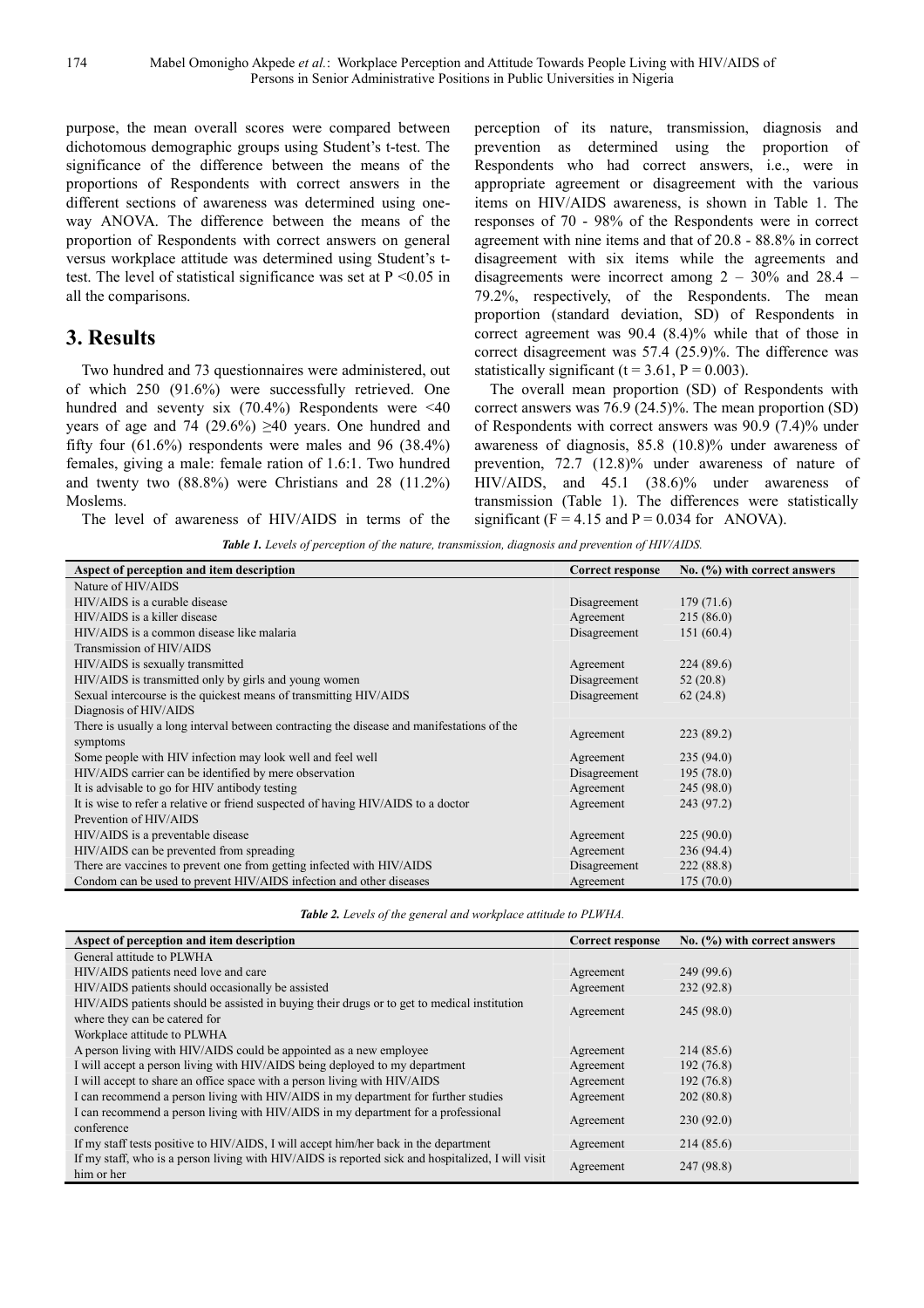The level of attitude to PLWHA in terms of the proportion of Respondents who had correct answers is shown in Table 2. The responses were in correct agreement for 76.8 – 99.6% of the Respondents for all 10 questions and in incorrect disagreement for  $0.4 - 23.2\%$  of the respondents. The overall mean (SD) of the proportion of Respondents with the correct answer was 88.7 (8.4)% while the overall mean proportion with incorrect answers was 11.3 (8.4)%. The responses to the questions on general attitude to PLWHA were positive and correct in 92.8 - 98.6% (mean (SD) = 96.8 (2.9)%) while the responses to questions on workplace attitude were positive and correct in 76.8 - 98.8% (mean  $(SD) = 85.2$  (7.5)%). The

difference was statistically significant ( $P = 0.036$ ).

The variation of overall mean perception and attitude scores with demographic factors is shown in Table 3. The largest difference between the mean overall scores on awareness was in relation to age (0.94 in favour of those aged <40 years) while that on attitude was in relation to religion (1.58 in favour of Christianity). The smallest difference on both awareness and attitude was in relation to gender and in favour of males (0.13 for awareness and 0.47 for attitude). However, none of the differences attained statistical significance (Table 3).

*Table 3. Variation of overall mean perception and attitude scores with demographic factors.* 

| Factor   | <b>Status</b>   | $\mathbf n$ | Mean (SD) score |              | $t - (P-)$ values |             |
|----------|-----------------|-------------|-----------------|--------------|-------------------|-------------|
|          |                 |             | Perception      | Attitude     | Perception        | Attitude    |
| Age      | $\leq 40$ years | 176         | 42.99(3.81)     | 33.01 (4.32) | 1.71(0.089)       | 0.58(0.562) |
|          | $\geq 40$ years | 74          | 42.05(4.33)     | 32.65(4.83)  |                   |             |
| Gender   | Male            | 154         | 42.77(3.62)     | 33.08(4.23)  | 0.25(0.802)       | 0.81(0.420) |
|          | Female          | 96          | 42.64(4.52)     | 32.61 (4.85) |                   |             |
| Religion | Christianity    | 222         | 42.69(3.97)     | 33.08 (4.38) | $-0.30(0.765)$    | 1.77(0.079) |
|          | Islam           | 28          | 42.93(4.18)     | 31.50(5.06)  |                   |             |

# **4. Discussion**

Most of the studies on the awareness and perception of HIV/AIDS in tertiary educational institutions in African countries, including Nigeria have been on students [4]. This study may therefore be one of the (very) few on the staff of public universities in general, and those in SAP in particular, which is also an important segment of the university community with regards to the control of HIV/AIDS. The approximately 8% attrition rate of questionnaires is within the range of  $0 - 20\%$  reported from earlier studies which similarly used self-administered questionnaires [4]. The demographic characteristics of the Respondents are not unlike those of the senior staff in public universities in predominantly Christian areas of southern Nigeria.

The results show that the occupants of SAP in public universities in Nigeria have a high level of HIV/AIDS awareness, moderately to highly favourable perceptions of HIV/AIDS, and favourable attitudes to PLWHA, which does not vary significantly with the demographic factors of age, gender and religion. The results, however, also show that the level of awareness varies with the subtype of awareness and the level of attitude with the subtype of attitude. These findings have implications for the control of HIV/AIDS in public tertiary educational institutions, including the development of a more positive attitude to PLWHA.

The high overall level of awareness agrees with the results of earlier studies from Nigeria and other sub-Saharan African countries [4, 21, 24, 25, 27, 29, 33-37], involving the students of secondary schools and tertiary institutions. It also agrees with the level of awareness reported from studies in other population groups [1, 26, 38, 39]. The generally high levels of awareness may not be unexpected in that most segments of the society are exposed to the same information

media, whether primarily directed at them or not. The role of mass communication programmes in HIV prevention has been highlighted in earlier reports [40, 41].

The level of awareness was not significantly related to age, gender and religion. This is in keeping with the variation in the reported association between HIV/AIDS awareness and socio-demographic factors [29, 42, 43]. Alika [34] reported similar findings with respect to awareness and age and gender. Negin et al [3] on the other hand reported that the level of knowledge was lower at ≥50 years of age compared to younger adults while Burgoyne and Drummond [26] noted a higher level of awareness among men in sub-Saharan African countries. There has also been a lack of concordance between reports on the relationship between gender and knowledge [29, 42]. Adeneye et al [38] also reported that the level of knowledge varied with age, Oppong and Oti-Boadi [37] that it varied with age and gender, and Amposah and Afful-Mensah [44] that it varied with gender. Mwamwenda [42] has remarked that three types of responses have been reported from studies of the association between HIV/AIDS awareness and knowledge and gender: no gender difference, variation in gender difference with the questions, and one gender more knowledgeable than the other. Our results are within this variation, of which educational status may be a factor [38]. The high level of awareness among the workers drawn from the 2 main religious faiths in the country may in part be an attestation to the ongoing role of faith-based organizations in raising HIV/AIDS awareness.

Two other observations in respect of awareness and perception in this study should be discussed. First, the mean proportion of Respondents with correct answers was higher in relation to the questions on which agreement was required compared to the ones on which disagreement was required  $(90.4 \pm 8.4\% \text{ versus } 57.4 \pm 25.9\%)$ . There was also a wider variation in the proportion with correct answers on the latter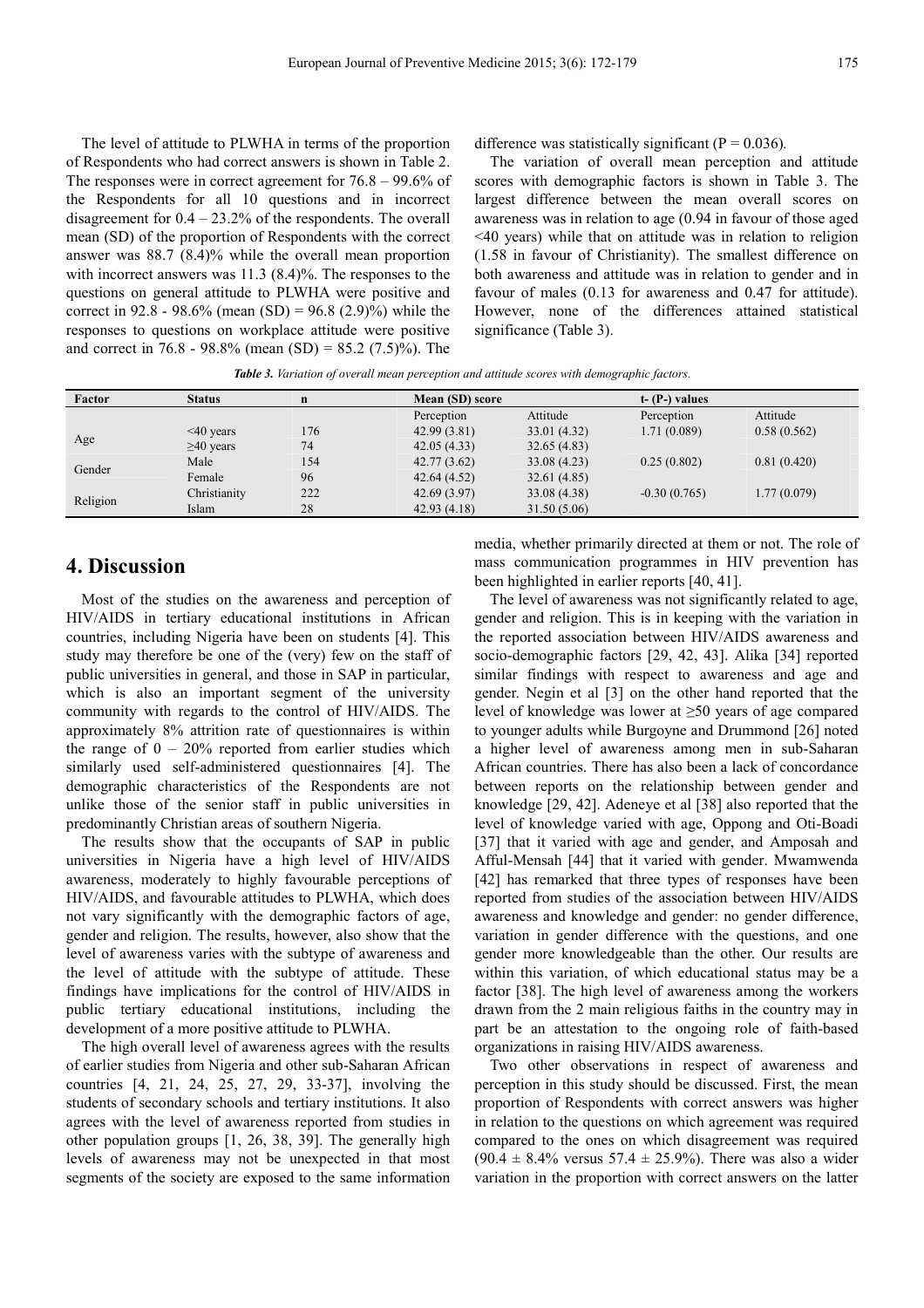questions  $(20.8 - 88.8\%$  versus  $70 - 98\%$ ). The divergence was most noticeable in relation to the questions on the perception of transmission of infection. This variation is difficult to explain but it could mean that the issues in the questions, which required disagreement as the correct answers were more difficult to conceptualize. Whether this is true or not, however, the findings emphasize the need for further efforts at engendering more appropriate perceptions of the transmission of HIV/AIDS. Earlier reports have highlighted the problem of misconceptions in HIV/AIDS awareness and knowledge [1, 6, 26, 29, 35, 36, 38, 45, 46, 47].

Second, the level of awareness among the occupants of SAP varied with the typology of HIV/AIDS perception. It was highest with regards to diagnosis and lowest with regards to the transmission of infection. To our knowledge, awareness was not (usually) typed in previous studies on HIV/AIDS. Therefore, it is difficult to fully discuss the variation of the level of awareness with the typology of awareness observed in this study. Nonetheless, the finding might not be unconnected with the misconceptions related to the transmission of HIV/AIDS, which in this study was particularly with regard to the role of girls and young women and the role of sexual intercourse. Previous reports have highlighted the problem of misconceptions in HIV/AIDS knowledge, which is mostly in relation to the transmission of infection but also occurs with other aspects [36, 38], while Raj [35] reported that the level of knowledge of transmission and behavior was low (27-60%).

Paul and colleagues [29] carried out an in-depth study of the knowledge and perception of HIV/AIDS transmission among university students in Ethiopia and reported a gender dichotomy among students in rural but not urban areas, which paralleled the knowledge of HIV/AIDS. The current study was not on specific aspects of the knowledge of HIV/AIDS, but it can, nonetheless, be inferred from the results that the knowledge of persons in SAP in public universities in Nigeria could be suboptimal in many respects, particularly in relation to the transmission of infection and also in relation to knowledge of the prevention of infection, diagnosis and nature of HIV/AIDS.

The attitude towards PLWHA had been reported to be poor among healthcare workers and other workers in developing countries [5, 6, 9, 10, 46, 48], but recent reports have indicated a generally more favourable attitude [49, 50]. In keeping with this trend, most of the Respondents in this study had a positive attitude towards PLWHA in general and towards PLWHA in the workplace in particular. Also, the attitude did not differ significantly between older and younger, male and female and Christian and Moslem Respondents in this study, although the higher level of mean attitude score among the Christians approached significance.

Both the level of general attitude and the level of workplace attitude to PLWHA in this study compare favourably with the levels reported from India [51] and are encouraging. Kanengoni et al [52] also reported earlier from South Africa that most employees in a food processing company were willing to work with PLWHA and attributed this to the effectiveness of the company's policy and awareness programme. Mahendra et al [48] noted an association between the index of stigmatization and knowledge of HIV whereas Yadav et al [49] found that the unwillingness of health workers to care for PLWHA was not associated with the knowledge of transmission and risk perception.

However, in spite of the high levels of positive perceptions and positive workplace attitude towards PLWHA, some of the findings are a cause for concern because misconceptions therein could contribute to discrimination and stigmatization of PLWHA and also contribute to further spread of the epidemic. First, are the perceptions that the transmission of HIV/AIDS is mainly by girls and young women and that the risk of transmission is fastest with sexual intercourse. The former could lead to or increase the stigmatization of girls and young women, although it could also arguably be built upon to promote abstinence, and discourage intergenerational sexual relationships, while the latter could lead to inadequate awareness of and exposure to other routes of transmission and sources of infection. Second, that still up to about a quarter of the Respondents have the misconception that HIV/AIDS can be identified by appearance, up to about a third do not agree that the transmission of HIV/AIDS can be prevented by the use of condom during sexual intercourse and almost a third think that HIV/AIDS is curable, several decades into the epidemic and in a country with a high prevalence of infection, is serious indeed. These misconceptions can all contribute to fuelling the epidemic. Accordingly, these aspects of awareness and perception require more vigorous effort at fostering an appropriate perception and change in behaviour. Third, about 15-25% of the Respondents have a discriminatory workplace attitude and would, for example, decline to share office space. In practice, for the reasons stated below, the proportion could actually be higher. Therefore, workplace discrimination against PLWHA may be a real problem in some of our tertiary institutions of education, although the level is lower than that reported from India [51]. Further studies are required on this.

The significant difference between the levels of the general and workplace attitudes to PLWHA in this study should also be discussed. Discrimination towards PLWHA in health care facilities has been highlighted repeatedly [6, 7, 48]. With the unexpectedly high levels of discrimination by health care workers [5, 6, 46, 53], who ought to know better, and the perception of HIV/AIDS fostered by some faith-based organizations [10, 11, 54], it may not be surprising that some measure of workplace discrimination against PLWHA could occur in public universities. Further studies are required to evaluate the extent and nature, and determine the factors involved, in order to reduce or possibly eradicate the practice.

Finally, there are limitations to this study, which should be discussed. First, the results may represent an overestimation of awareness, perception and attitude because of the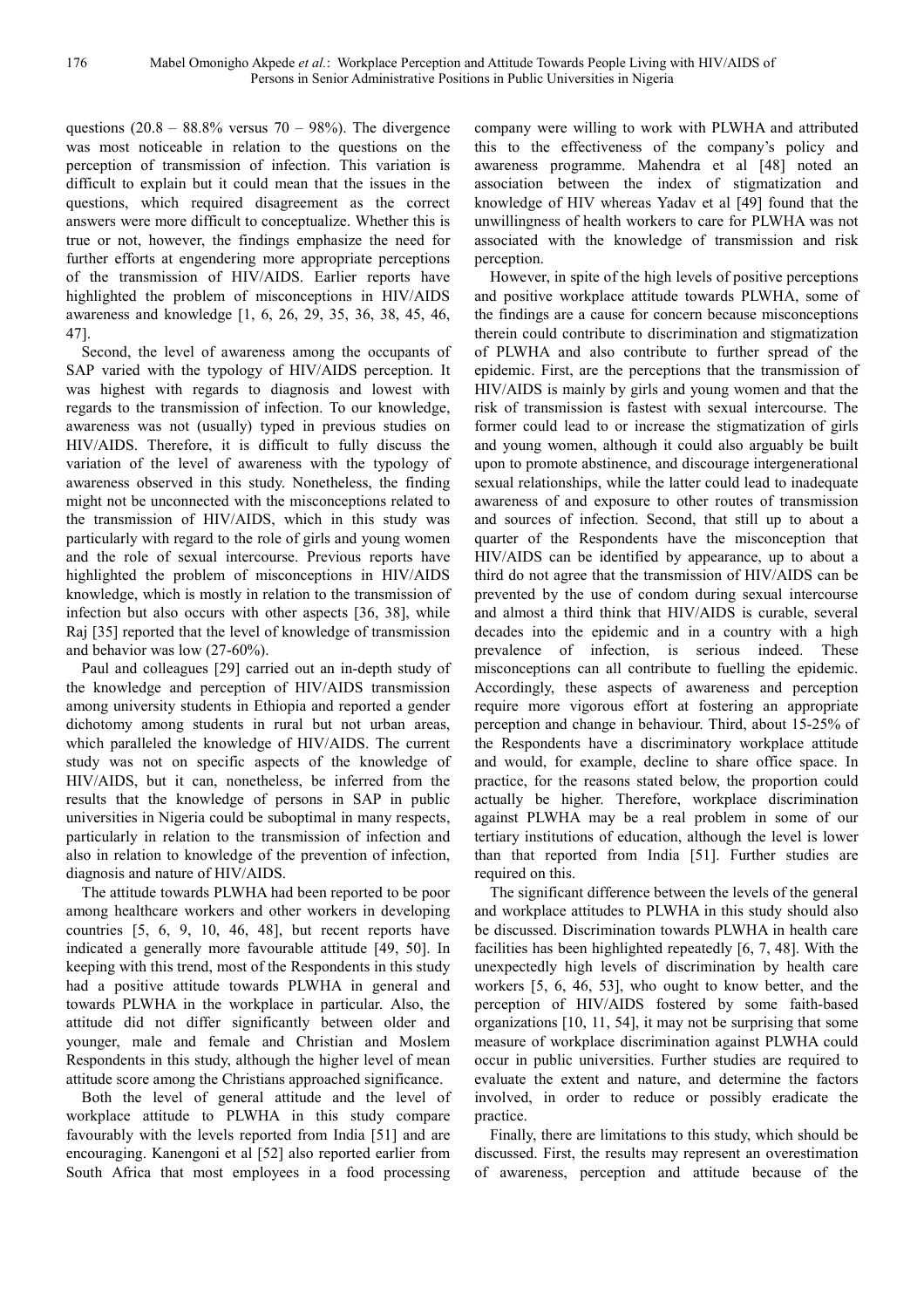possibility of courtesy bias [29, 37] leading to socially acceptable responses being given in the self-administered questionnaires. Second, there is a limit to which the results can be generalized to actual behavior in view of the known problem of the dissociation between knowledge and behavior [23, 24, 25, 55] and also in view of the afore-stated courtesy bias in the responses given. Thirdly, while the results could be representative of the perception and attitude of persons in SAP in public universities in southern Nigeria, they may not be generalizable to the situation in private universities or in the universities in other regions in the country. This is because of the inherent intercultural variation between the regions in Nigeria and the diverse proprietorship of private universities in the country, with a significant and growing number of institutions owned by religious or faith-based organizations.

## **5. Conclusion**

We conclude first, that the perception of HIV/AIDS among persons in SAP in public universities in Nigeria is quite favourable, although it varies with the typology of perception, second that persons in SAP have a favourable attitude towards PLWHA, although the general attitude is more favourable than the workplace attitude, and third, that neither the perception of HIV/AIDS nor the attitude towards PLWHA vary significantly with the demographic factors of age, gender and religion among the persons in SAP. It is recommended that persons in SAP in public universities have a potentially very useful role model in fostering a positive attitude towards PLWHA and that an active role should be fashioned out for them in the on-going efforts aimed at reducing discrimination and stigmatization of PLWHA in the workplace.

### **Authors' Contributions**

MOA and AIO conceptualized and designed the study; MOA administered the questionnaires and did the data analysis; GOA did the statistical analysis; MOA and GOA wrote the manuscript; AIO and GOO-U critically reviewed the manuscript; all authors approved the manuscript.

#### **References**

- [1] Caldwell JC. Rethinking the African AIDS epidemic. Population Development Review 2000: 26: 117-135.
- [2] Mbonu NC, van den Borne B, De Vries NK. Stigma of people with HIV/IDS in sub-Saharan Africa: a literature review. J Trop Med 2009; doi: 10.1155/2009/145891.
- [3] Negin J, Nemser B, Cumming R, Lelerai E, Ben Amor Y, Pronyk P. HIV attitudes, awareness and testing among older adults in Africa. AIDS Behav 2011; DOI 10.1007/s10461-011- 9994-y.
- [4] Okudo JC, Ross MW. Knowledge and attitude of young people in Nigeria about HIV/AIDS: a systematic review. Peak J Public Health Manag 2015; 3: 1-9.
- [5] Letamo G. The discriminatory attitudes of health workers against people living with HIV. PLoS Med 2005; 2: e261. DOI: 10.1371/journal.pmed.0020261.
- [6] Reis C, Heisler M, Amowitz LL, Moreland RS, Mafeni JO, *et al*. Discriminatory attitudes and practices by health workers toward patients with HIV/AIDS in Nigeria. PLoS Med 2005; 2: e246 DOI: 10.1371/journal.pmed.0020246.
- [7] Famoroti TO, Fernandes L, Chima SC. Stigmatization of people living with HIV/AIDS by healthcare workers at a tertiary hospital in Kwazulu-Natal, South Africa: a crosssectional descriptive study. BMC Medical Ethics 2013, 14 (Suppl 1):S6 http://www.biomedcentral.com/1472- 6939/14/S1/S6.
- [8] Chah JM, Igbokwe EM, Agwu AE. Attitude towards HIV/AIDS among private plantation workers in the southwest region of Cameroon. J Human Ecol 2011; 36: 185-190.
- [9] Monjok E, Smesny A, Essien EJ. HIV/AIDS-related stigma and discrimination in Nigeria: review of research studies and future directions for prevention. Afr J Reprod Health 2009; 13: 21-35.
- [10] Marshall M, Taylor N. Tackling HIV and AIDS with faithbased communities: learning from attitudes on gender relations and sexual rights with local evangelical churches in Burkina Faso, Zimbabwe, and South Africa. Gender Develop 2006; 14: 363-373. DOI: 10.1080/13552070600980344.
- [11] Muturi N, An S. HIV/AIDS stigma and religiosity among African American women. J Health Commun 2010; 15: 388- 401, DOI: 10.1080/10810731003753125.
- [12] Jose O, Totona K, Begani A, Andrew T, Tombe B, Begani R. Knowledge, attitude and beliefs on HIV/AIDS among tertiary students in Papua New Guinea. World J AIDS 2011; 1: 50-61. Doi: 10.4236/wja.2011.12009.
- [13] Davtyan M, Brown B, Folayan MO. Addressing Ebola-related stigma: lessons learned from HIV/AIDS. Glob Health Action 2014; 7: 26058 – http://dx.doi.org/10.3402/gha.v7.26058.
- [14] Liu L, Pang R, Sun W, Qu P, Lu C, Wang L. Functional social support, psychological capital, and depression and anxiety symptoms among people living with HIV/AIDS employed full-time. BMC Psychiatry 2013; 13: 324. Doi: 10.1186/1771- 244x-13-324.
- [15] Lau JTF, Tsui HY. Discriminatory attitude towards people living with HIV/AIDS and associated factors: a population based study in the Chinese general population. Sex Transm Infect 2005; 81: 113-119. Doi: 10.1136/sti.2004.0117672005
- [16] Fako TT, Wilson DR, Linn JG, Forcheh N. HIV? AIDS care, coping strategies and work environmental stress among nurses in Botswana. Intern J Nurs Midwifery 2013; 5: 57-64. DOI 10.5897/IJNM2013.0097.
- [17] Haoses-Gorases L, Katjire M, Goraseb M. HIV/AIDS related workplace stress and fear among nurses: experience in Windhoek (Namibia). Online J Med Sci Res 2013; 2: 90-96.
- [18] Atukunda R, Memiah IP, Shumba CS. Care for the caregiver: stress relief and burnout among health workers in HIV care. Global J Med Publ Health 2013; 2: 1-7.
- [19] Sandy PT, Mavhandu-Mudzusi AH. Staff and students' perception of an HIV/AIDS strategy: a case study of a South African rural-based university. Mediter J Soc Sci 2014; 5: 2729-. Doi: 10.5901/mjss.2014.v5n20p2729.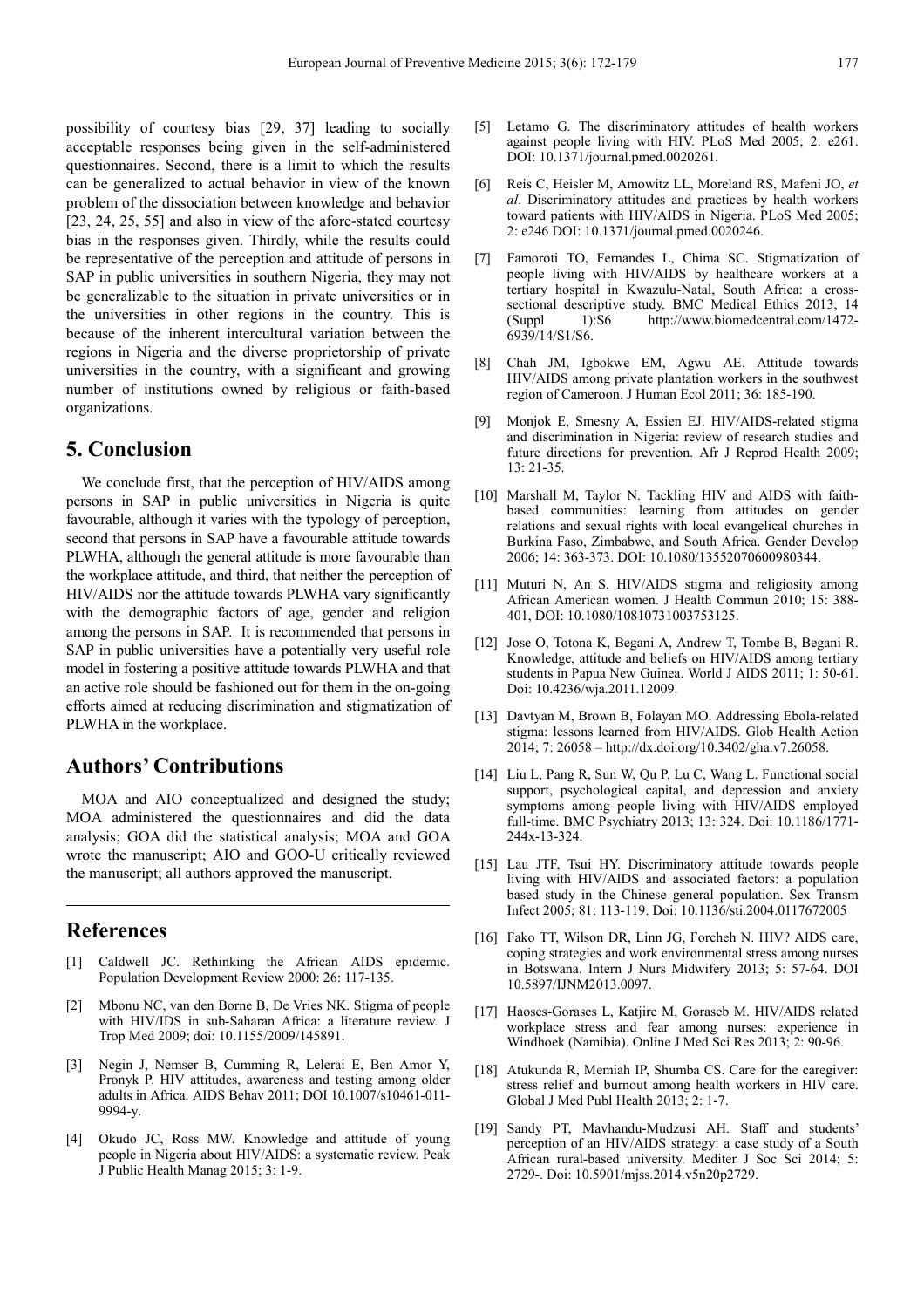- [20] Jahanfar Sh, Sann LM, Rampal L. Sexual behavior, knowledge and attitude of non-medical university students towards HIV/AIDS in Malaysia. Shiraz E Med J 2010; 11: 126-140 http://semj.sums.ac.ir/vol11/jul2010/88034.htm.
- [21] Mwamwenda TS. African university students' knowledge of HIV/AIDS and knowledge transfer. J AIDS HIV Res 2013; 5: 341-346 DOI 10.5897/JAHR2013.0254.
- [22] Duflo E, Dupas P, Kremer M, Sinei S. Education and HIV/AIDS prevention: Evidence from a randomized evaluation in Western Kenya. World Bank Policy Research Working Paper 4024, October 2006.
- [23] Chabilall J. Educators' roles in developing adolescent HIV/AIDS knowledge and attitudes within school culture. S Afr J Educ 2012; 32: 121-131.
- [24] Entonu PE, Agwale SM. A review of the epidemiology, prevention and treatment of human immunodeficiency virus infection in Nigeria. Braz J Infect Dis 2007; 11: 579-590.
- [25] Mwale M. Behavioural change vis-à-vis Hiv/Aids knowledge mismatch among adolescents: the case of some selected schools in Zomba. Nordic J Afr Studies 2008; 17: 288-299.
- [26] Burgoyne AD, Drummond PD. Knowledge of HIV and AIDS in women in sub-Saharan Africa. Afr J Reprod Health 2008; 12: 14-31.
- [27] Mwamwenda TS. Education level and HIV/AIDS knowledge in Kenya. J AIDS HIV Res 2014; 6: 28-32 DOI: 10.5897/JAHR2013.0279.
- [28] Ciccio L, Sera D. assessing the knowledge and behavior towards HIV/AIDS among youth in northern Uganda: a crosssectional survey. Giornale Italiano Di Medicale Tropicale 2010; 15: 29-34.
- [29] Paul M, Majumder B, Akhtar-Danesh N, Boblin S, Sherifali D. The gendered knowledge of HIV/AIDS among urban university students in southern Ethiopia. Proceed 1<sup>st</sup> Ann Intern Interdiscipl Confer, AIIC 2013, 24-26 April, Azores, Portugal, 602-609.
- [30] Baxen J, Breidlid A. Researching HIV/AIDS and education in sub-Saharan Africa: examining the gaps and challenges. J Educ 2004; #34: 9-29. 2004.
- [31] Abebe HG. Higher education responses to HIV/AIDS pandemic in Ethiopia: rhetorics, reality, challenges and the way forward. Ethiopian J Higher Educ 2004; 1: 1-61.
- [32] Pennap GRI, Chaanda M, Ezirike L. A review of the impact of HIV/AIDS on education, the workforce and workplace: the African experience. Soc Sci 2011; 6: 164-168.
- [33] Aluede O, Imhonde HO, Maliki AE, Alutu ANG. Assessing Nigerian university students' knowledge about HIV/AIDS. J Soc Sci 2005; 11: 207-213.
- [34] Alika IH. HIV/AIDS awareness level of urban and rural adolescents in Edo State, Nigeria: implications for counseling. Intern J Develop Sustainability 2013; 2: 1224-1233.
- [35] Raj SM. Public awareness and sensitization campaigns on HIV/AIDS in Nigeria. J Pan Afr Studies 2008; 2: 215-224.
- [36] Fawole AO, Ogunkan DV, Adegoke GS. Sexual behavior and perception of HIV/AIDS in Nigerian tertiary institutions:

University of Ilorin, a case study. Global J Hum Soc Sci 2011; 11: 65-71.

- [37] Oppong AK, Oti-Boadi M. HIV/AIDS knowledge among university students: implications for health education programs in Ghana. Afr Health Sci 2013; 13: 270-277.
- [38] Adeneye AK, Mafe MA, Adeneye AA, Salami KK, Brieger WR, Titilayo MA, *et al*. Knowledge and perception of HIV/AIDS among pregnant women attending antenatal clinics in Ogun State, Nigeria. Afr J AIDS Res 2006; 5: 273-279.
- [39] Igbalajobi AO, Lawal MO, Olorunlana O. Risk perception and marital adjustment in HIV/AIDS among federal civil servants. J Res Develop 2015; 2: 40-49.
- [40] Bertrand JT, O'Reilly K, Denison J, Auhang R, Sweat M. Systematic review of the effectiveness of mass communication programs to change HIV/AIDS-related behaviours in developing countries. Health Educ Res 2006; 21: 567-597.
- [41] Komolafe-Opadeji HO. Promoting public awareness of HIV/AIDS in Africa: follow-up to a pilot study. Libr Phil Practice 2008 (July): 1-7.
- [42] Mwamwenda TS. African university students' gender differences in HIV/AIDS knowledge. Mediter J Soc Sci 2014; 5: 432-437. Doi: 10.5901/mjss.2014.v5n27p432.
- [43] Mwamwenda TS. Gender differences in HIV/AIDS knowledge/awareness among Adventist University Students in Arusha. Mediter J Soc Sci 2014; 5: 726-731. Doi: 10.5901/mjss.2014.v5n27p726.
- [44] Amposah EN, Afful-Mensah G. A review of HIV/AIDS awareness and knowledge of preventive methods in Ghana. Afr J Reprod Health 2013; 17: 69-82.
- [45] Bezuidenhout S, Summers RS. HIV/AIDS awareness among first year pharmacy students and the role of the university. J Transdiscipl Res S Afr 2007; 3: 305-318.
- [46] Sadoh AE, Fawole AO, Sadoh WE, Oladimeji AO, Sotiloye OS. Attitude of health-care workers to HIV/AIDS. Afr J Reprod Health 2006; 10: 39-46.
- [47] Kyriazis I, Bobolas P, Rekliti M, Giolis A, Kalogirou T, Saridi M. Assessment of knowledge and attitudes of newly-qualified doctors towards AIDS infection. Intern J Caring Sci 2010; 3: 71-76.
- [48] Mahendra VS, Gilborn L, Bharat S, Mudoi R, Gupta I, George B, *et al*. Understanding and measuring AIDS-related stigma in health care settings: a developing country perspective. J Soc Aspects HIV/AIDS 2007; 4: 616.
- [49] Yadav SS, Yadav S, Mishra P. Knowledge and risk perception regarding HIV among healthcare workers in a medical college hospital. Internat J Med Sci Public Health 2014; 3: 73- . DOI: 10.5455/ijmsph.2013.051020131.
- [50] Nimma V, Lavanya R, Amara SL, Sudhakara R, Ramesh T, Padmareddy M. Are you willing to treat patients with HIV/AIDS? – An anonymous survey among staff and students of dental institution. OHDM 2014; 13: 745-748.
- [51] Bharat S. A systematic review of HIV/AIDS-related stigma and discrimination in India: current understanding and future needs. J Soc Aspects HIV/AIDS 2011; 8: 38.